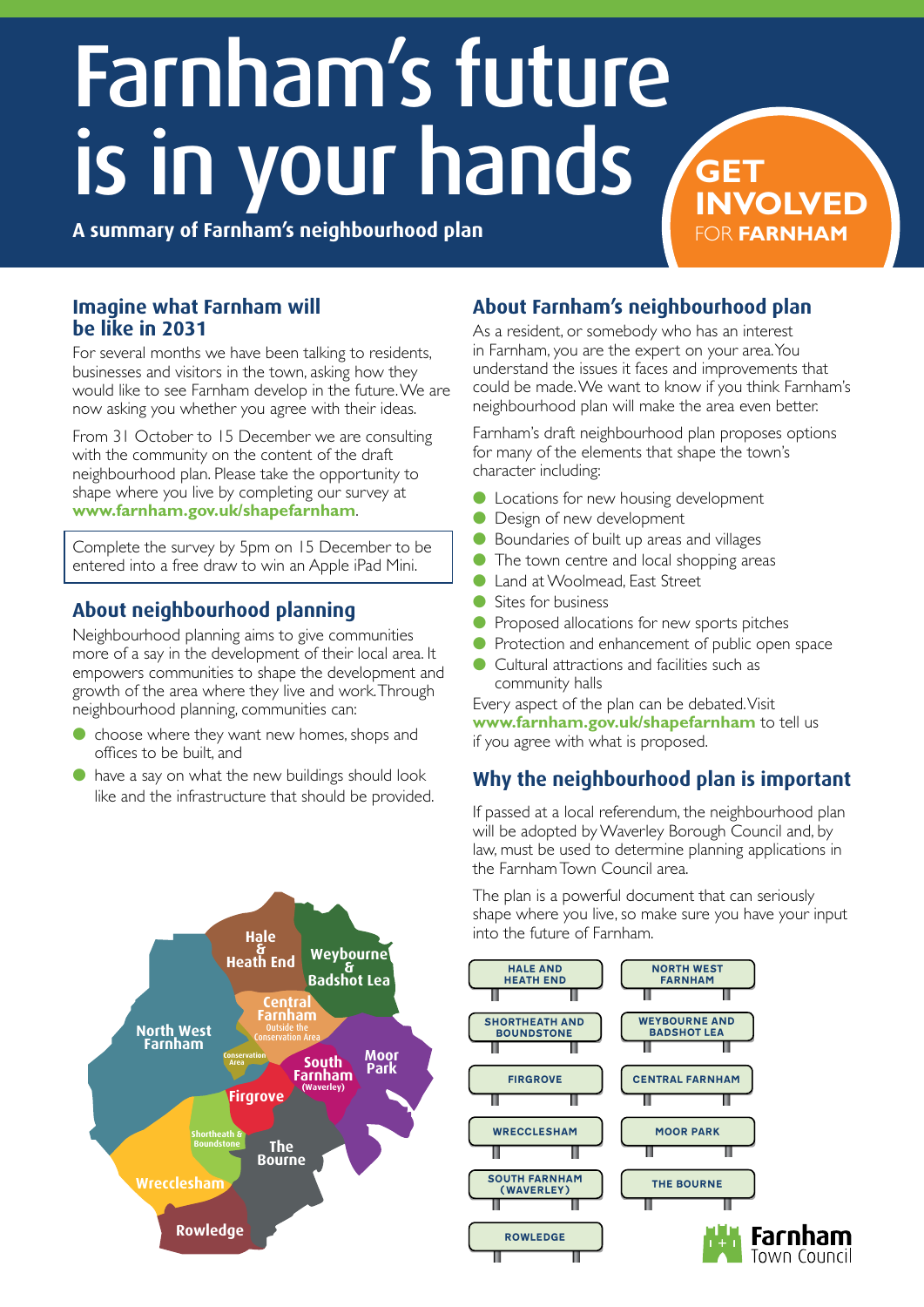# **Where do you think Farnham's new homes should be built?**

Farnham is a popular place to live. The demand from people wanting to live here to bring up a family or to study or retire is high. Evidence suggests that around 470 homes per year will need to be built across Waverley to meet housing need. Waverley Borough Council is currently deciding how many of these new homes will have to be built in the Farnham area between now and 2031.

The neighbourhood plan cannot ultimately determine the number of houses in Farnham, but it can provide an influence on the distribution of development within Waverley Borough and does provide an opportunity for residents to have a say on where the new homes should be built. The design, size and type of housing can also be

decided by the neighbourhood plan.

In previous conversations, residents have told us that development should be supported by sufficient infrastrucutre to ensure the quality of life for existing and future residents.

#### **Potential housing sites**

A number of potential housing sites in Farnham and the surrounding area have been identified by landowners and other stakeholders. We have objectively assessed each site for its suitability, how achievable it would be to build new homes on it and whether the land is available for housing. We have only looked at sites that are at least 0.2 hectares.

| <b>Location</b>                                                  | <b>Size of site</b><br>in hectares | <b>Approximate</b><br>number of dwellings<br>suggested |
|------------------------------------------------------------------|------------------------------------|--------------------------------------------------------|
| Land at the rear of Viners Mead and Colemans, Wrecclesham Road   | 0.42                               | 15                                                     |
| Stephensons Engineering site, 66 Wrecclesham Road                | 0.32                               | $\overline{0}$                                         |
| Part of Scottish and Southern Energy depot, Lower Weybourne Lane | 3.3                                | 90                                                     |
| Part of Farnham College (tennis courts), east of Firgrove Hill   | 0.45                               | 15                                                     |
| The Woolmead, East Street                                        | 0.8                                | 100                                                    |
| The Dairy, Weydon Lane                                           | 0.44                               | 15                                                     |
| Wellingtons, Folly Hill                                          | 0.22                               | 5                                                      |
| Brethren's Meeting Room, West Street                             | 0.46                               | 10                                                     |
| Land between Hale Road and Guildford Road                        | 0.2                                | 10                                                     |
| Coal Yard, Wrecclesham Hill                                      | 0.48                               | 25                                                     |
| West of Switchback Lane                                          | 2.3                                | $ 0\rangle$                                            |
| Land south of Monkton Lane                                       | 3.06                               | 60                                                     |
| Land at south east Badshot Lea, off Georges Road                 | 2.9                                | 80                                                     |
| Land west of Green Lane, Badshot Lea                             | 7.9                                | 80                                                     |
| Land at Little Acres nursery and south of Badshot Lea            | 4.45                               | 130                                                    |
| Coxbridge Farm, off Alton Road                                   | 14.2                               | 200                                                    |
| Land off Crondall Lane and rear of Three Styles Road             | 11.24                              | 160                                                    |
| Garden Style, Wrecclesham Hill                                   | 4.9                                | 70                                                     |

The number of dwellings suggested is based on the density of existing housing in the immediate area. The suitability of the above sites will be dependent on the timely provision of appropriate infrastructure.

Maps and more information about how the suitability of a site has been assessed can be seen at **www.farnham.gov.uk/shapefarnham**.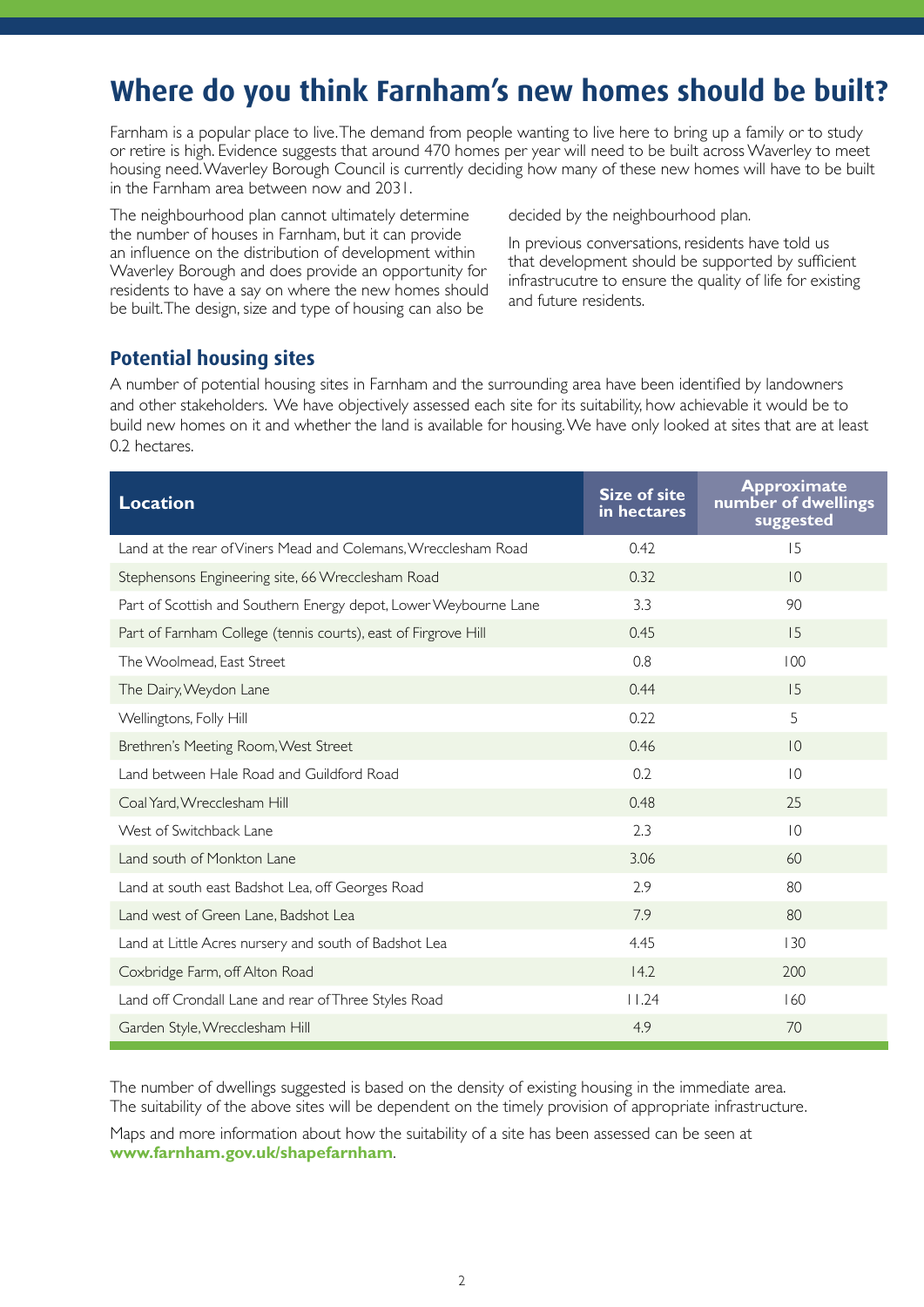# **How to visualise a hectare**

- **C** One hectare is equivalent to 2.5 acres or 10,000 square metres
- **In Twickenham Rugby Pitch is 0.88** hectares
- **In The ground floor of Farnham Leisure** Centre is approximately 0.3 hectares
- **The Bourne recreation ground and** Rowledge recreation ground are both just over two hectares.
- **In The small section of Central car** park where the monthly Farmers' Market is held is 0.2 hectares.

# **Housing for all**

Farnham has a predominance of family homes. Research has shown that there is a growing need for smaller homes for younger families and older people who are downsizing and want to remain living in Farnham.

The draft neighbourhood plan seeks to encourage the provision of one or two bedroom properties on smaller sites within current built up areas and that larger developments include an element of smaller properties.

# **Extending in character**

There are many reasons why some homeowners and businesses prefer to extend their property rather than move. The draft neighbourhood plan suggests that the siting, scale, form and materials of extensions to existing buildings should be of a high quality and be in keeping with the heritage and distinctive area within which they are situated.

Existing boundaries should be retained and, where possible, reinforced. Extensions should also respect the privacy, daylight, sunlight and outlook of adjoining residents.



South Farnham (Waverley)



# **Are you a landowner?**

If you own a plot of land and would be interested in seeing it allocated as a site suitable for housing, please submit your suggestion at

**www.farnham.gov.uk/callforsites**



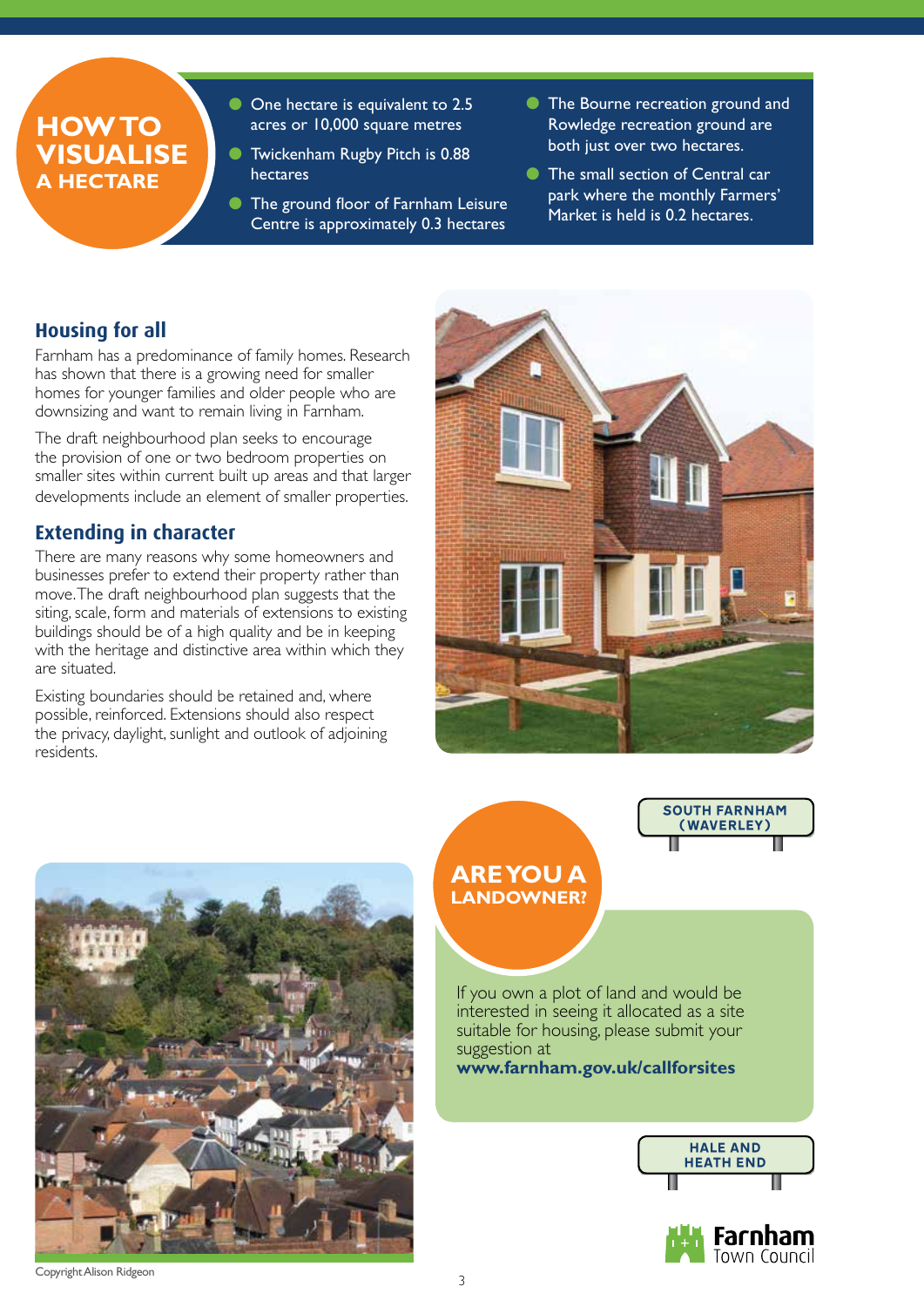

#### **Farnham – a shopping experience**

Farnham with its range of shops, places to eat and drink and cultural offering makes it popular with residents and visitors both during the day and in the evening. The draft neighbourhood plan aims to retain and enhance the attractive market town centre as the economic and social hub of Farnham.

The town centre contains a mix of shops, restaurants, cafes, public houses, offices, cultural attractions and facilities as well as some residential premises. The town centre boundary has been defined in the draft neighbourhood plan around this range of principal facilities.

The neighbourhood plan proposes that shops remain the focal point for West Street and Downing Street and that hotel accommodation and smaller retail units are retained within the town centre development.

The land between East Street, South Street and Dogflud Way has had planning permission for some time for a major mixed-use redevelopment including new shops, restaurants, cafes, cinema and new housing.

During the life of the neighbourhood plan, the 1970s development known as The Woolmead has redevelopment potential for a mixed-use scheme that offers retail and residential accommodation.



4

# **The convenience of local**

If you run out of milk, it is so much easier, quicker and convenient to walk to your local shop than it is to jump in the car and drive to the nearest supermarket.

Farnham has a total of 13 local centres, which serve local communities by offering a cluster of shops and community services such as vets, hairdressers, schools, a church and community hall within a convenient 50 metre walking distance of one another. Some areas also enjoy a public open space.

In previous consultations, people have told us that the distance of neighbourhoods from the town centre means these centres are important for local people and that they need to be protected. The draft neighbourhood plan seeks to resist the loss of smallscale local shops when they are clustered with other community facilities as part of a local centre.

> **Do you own land in Farnham?**

If you would be interested in seeing your land allocated as a site suitable for business, please register your details at **www.farnham.gov.uk/callforsites**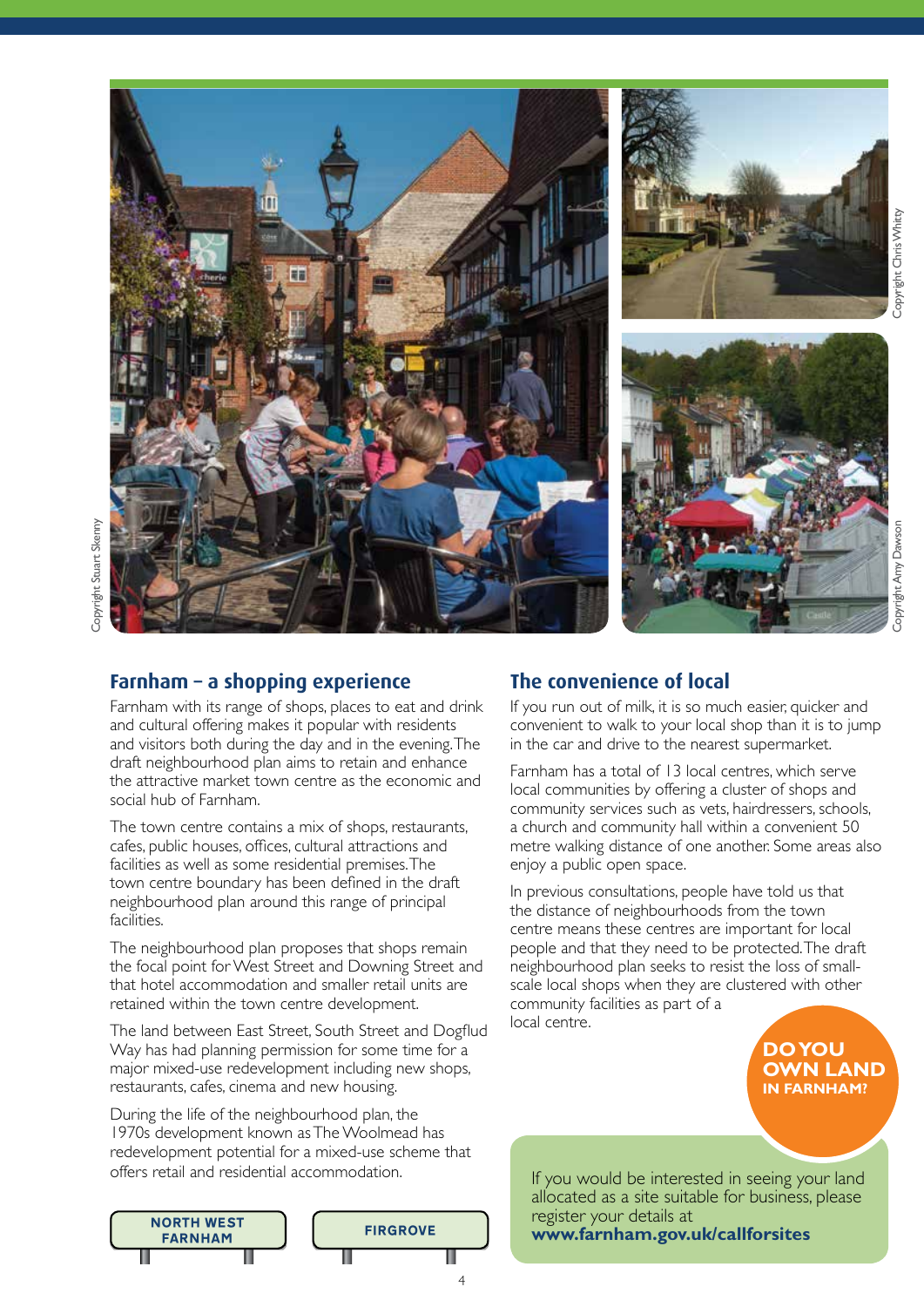# **Options for the protection of local facilities**

**The draft neighbourhood plan is seeking your views on two options for the definition of a local centre. A map showing the local centres can be seen at www.farnham.gov.uk/shapefarnham**

**OPTION ONE** is for the distance between facilities to be 50m (as the crow flies). This would mean that the following local centres would be defined and protected:

- Heath End (including Post Office, kitchen shop and parade which includes pharmacy)
- l Farnborough Road (from launderette to hairdressers)
- **The Street, Wrecclesham (from newsagents to** parade but not including public house)
- **•** Frensham Road (from pharmacy to hairdressers including the recreation ground)
- **Ridgway Parade (from shop to recreation ground,** including parade that incorporates the bakery)
- Station Hill (from the public house, to the garage, including dental surgery)
- **•** Firgrove Hill (parade including newsagents and sandwich shop)

**OPTION TWO** extends the distance between facilities to 100m (as the crow flies). This would mean that the following local centres would be added to the defined list and protected:

- St Mark's Place, Sandy Hill (parade of shops and recreation ground)
- **I** Upper Hale Road (from bungalow to recreation ground, including convenience store)
- l Willow Way (parade of shops and restaurant)
- **Cumpsteys Corner, The Long Road (from parade)** of shops to recreation ground, including public house)
- **The Street, Wrecclesham (from newsagents to** parade, including public house)

Do we have the right policies for businesses? Tell us at **www.farnham.gov.uk/shapefarnham**

**Are you aN employer or small business owner?**

#### **Adequate infrastructure**

A reported shortage of places at both primary and secondary school level, traffic congestion, air quality and the capacity of the sewage treatment works, has left many people asking how Farnham will cope with additional homes and business space.

The draft neighbourhood plan aims to address concerns by ensuring sufficient infrastructure capacity is provided in a timely manner and is appropriate to the scale of any new development.

In the draft neighbourhood plan, infrastructure includes the:

- physical (eg. roads, footways, cycle ways, and sewers)
- social (eg. schools and GPs), and
- green (eg. natural and semi natural greenspace and sports pitches)

This consultation is seeking to identify the necessary infrastructure to be provided by new development. The requirements will be added to the next stage of the plan.





# **A place to work**

Farnham's neighbourhood plan aims to support a balanced local economy with a thriving town centre office sector and a range of business units with good access around Farnham. It also seeks to retain and regenerate well-located existing business sites.

The draft neighbourhood plan recommends business sites for retention, intensification and regeneration. Those sites, as defined in the plan, will be retained in business use unless it can be demonstrated that there is no reasonable prospect of their take up or continued use for business purposes during the neighbourhood plan period. A map showing the sites can be seen at **www.farnham.gov.uk/shapefarnham**.

There is a perceived shortage of high quality modern accommodation for light industrial uses within Farnham. While these may be provided through the regeneration of existing sites, evidence suggests there may be a need to identify further land for modern workshop space.

To retain further flexibility in terms of local sites for new business development (including support for development of start-up units for small businesses), the draft neighbourhood plan puts forward an additional business site as an option for development and will test its suitability through consultation. The 4.87-hectare site abuts the sewage works and industrial uses and would be suitable for business use.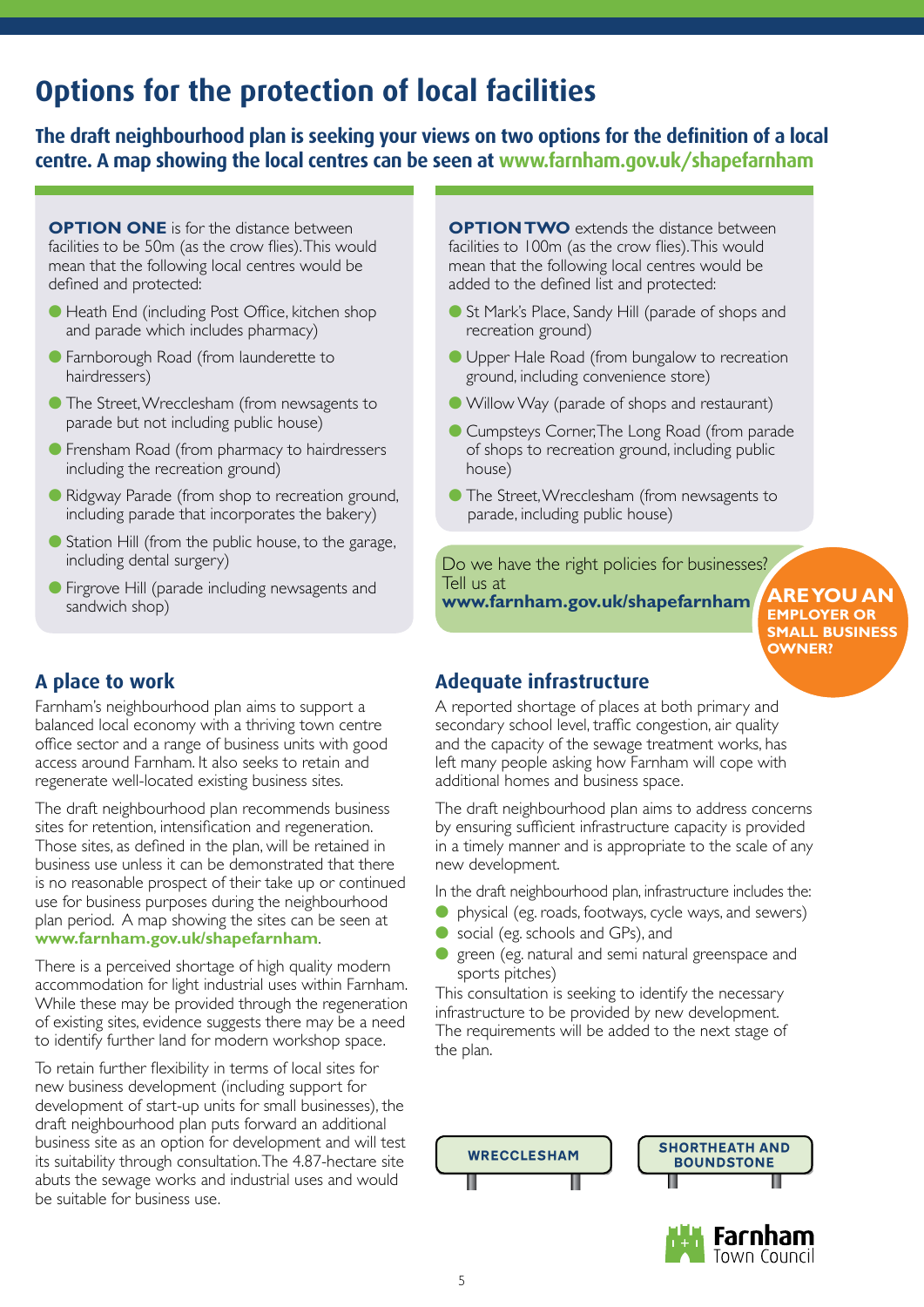#### **Visual appeal**

Farnham has distinctive villages and areas, all of which have their own individual historical and architectural characteristics. There are four conservation areas in Farnham and the draft neighbourhood plan places great importance on preserving and enhancing their character and appearance.

As part of the protection and enhancement of the character of each of Farnham's ten distinct areas, the neighbourhood plan seeks to ensure that new development is high quality and importantly, responds to the heritage and unique character of the area of Farnham in which it is located.

The draft plan will also support the promotion and reinforcement of distinctiveness. The plan aims to protect the separate identities of built up areas and to keep the gap between:

- **C** Farnham and Aldershot
- **Badshot Lea and Weybourne**
- **I** Wrecclesham and Rowledge
- **C** Rowledge and Frensham

The neighbourhood plan includes policies that aim to ensure development integrates well in the existing landscape and follows design guidelines set out in the Farnham Design Statement which is a planning document adopted in 2010.

#### **Preserving natural spaces**

Farnham's landscape of rivers, streams, footpaths, parks, allotments, cemeteries, woodland and recreation grounds form an intrinsic part of the character and setting of the town and provide opportunities for recreational activity.

The draft plan aims to ensure that existing landscape features such as hedgerows and trees are maintained and incorporated into new developments so wildlife is given a good chance and helped to adapt to climate change.



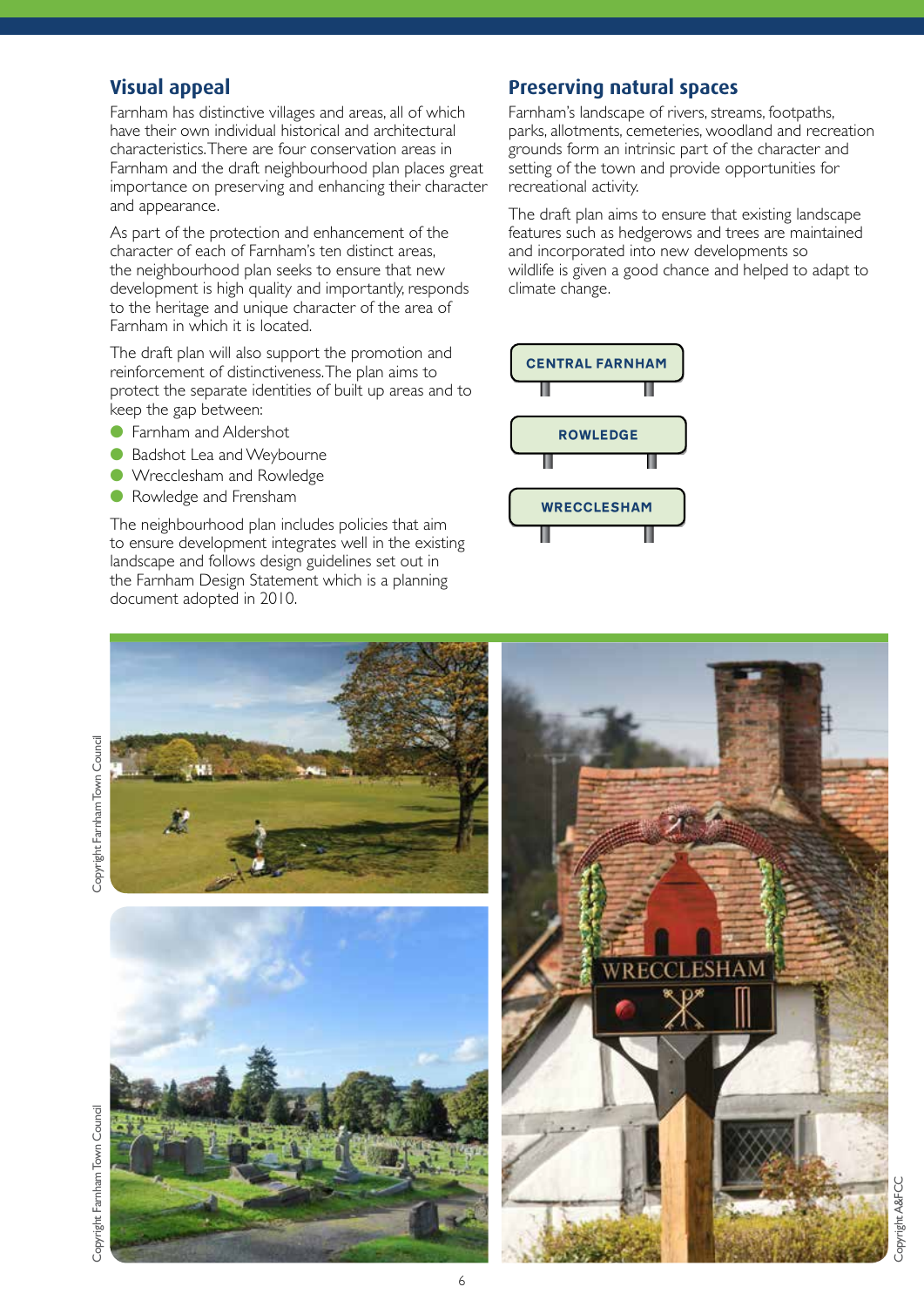

#### **Access to green space**

An increase in houses will put pressure on existing green open space. Green space should be retained and, where appropriate, enhanced. The neighbourhood plan may support development where the community is provided with replacement open space that is at least of equivalent value.

#### **New green space**

Farnham is near two sites, which have been designated as being of international importance for the breeding, feeding, wintering or migration of rare and vulnerable species of birds. The Special Protection Areas (SPAs) are behind Sandy Hill in Upper Hale and Kingsley, near Bordon.

In an attempt to protect the birds from people and domestic pets, any new development within 400m is not permitted and development between 400m and 5km must provide a suitable alternative natural green (SANG) space for people to visit.

A SANG is a green open space provided and managed to offer the community an attractive alternative place to visit, to alleviate the harmful effects of new development on the Special Protection Areas.

The draft neighbourhood plan also recommends that additional areas are added to Farnham's greenbelt and Area of Outstanding Natural Beauty (AONB).

#### **Fit Farnham**

Farnham currently has 74 sports pitches and the neighbourhood plan calls for these to be retained and, in some cases, improved. Over the course of the plan, more emphasis will be put on providing sporting opportunities for people with a disability.

The plan seeks to identify land suitable for future sports pitch provision.

Indoor sports facilities should be retained and enhanced to provide residents with a high playing standard. New development should contribute to new facilities.

#### **A cultural experience**

Farnham has a number of buildings that provide cultural attractions or facilities including community halls. These will be retained and, where appropriate, enhanced.